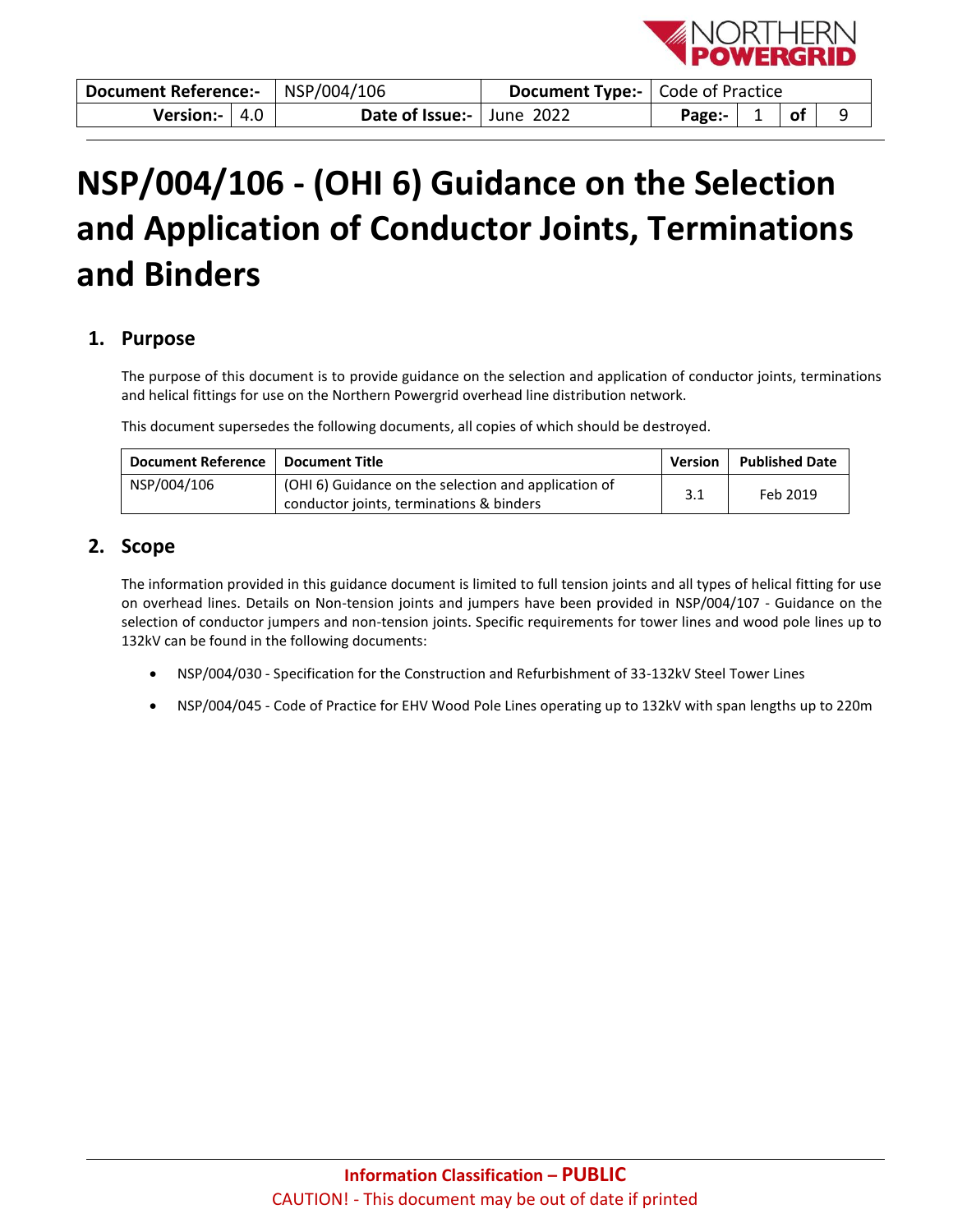

| Document Reference:-   NSP/004/106 |                           | <b>Document Type:-</b>   Code of Practice |                |                          |    |  |
|------------------------------------|---------------------------|-------------------------------------------|----------------|--------------------------|----|--|
| Version:- $ 4.0 $                  | Date of Issue:- June 2022 |                                           | Page:- $\vert$ | $\overline{\phantom{0}}$ | of |  |

#### <span id="page-1-0"></span>**Table of Contents**  $2.1.$

| 1.   |        |  |
|------|--------|--|
| 2.   |        |  |
| 2.1. |        |  |
| 3.   |        |  |
| 3.1. |        |  |
| 3.2. |        |  |
| 3.3. |        |  |
|      | 3.3.1. |  |
|      | 3.3.2. |  |
|      | 3.3.3. |  |
|      | 3.3.4. |  |
|      | 3.3.5. |  |
|      | 3.3.6. |  |
|      | 3.3.7. |  |
|      | 3.3.8. |  |
| 3.4. |        |  |
| 3.5. |        |  |
|      | 3.5.1. |  |
|      | 3.5.2. |  |
|      |        |  |
| 4.1. |        |  |
| 4.2. |        |  |
| 4.3. |        |  |
| 5.   |        |  |
| 6.   |        |  |
| 6.1. |        |  |
| 6.2. |        |  |
| 6.3. |        |  |
| 6.4. |        |  |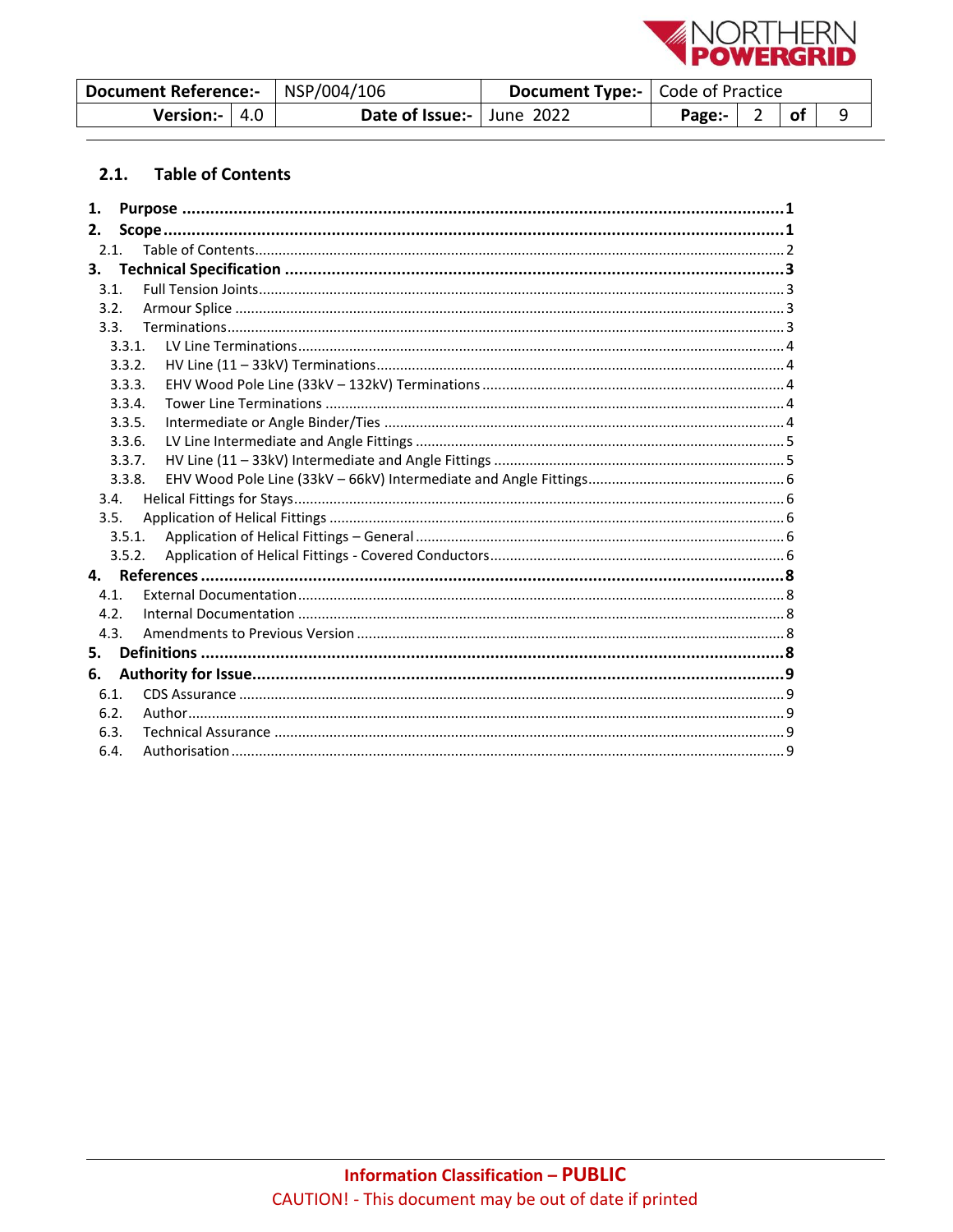

| Document Reference:-   NSP/004/106 |                           | <b>Document Type:-</b>   Code of Practice |  |                             |  |
|------------------------------------|---------------------------|-------------------------------------------|--|-----------------------------|--|
| Version:- $ 4.0$                   | Date of Issue:- June 2022 |                                           |  | $\overline{\phantom{a}}$ of |  |

## <span id="page-2-0"></span>**3. Technical Specification**

#### <span id="page-2-1"></span>**3.1. Full Tension Joints**

Conductor joints are manufactured to comply with NPS/001/016. Generally, a conductor joint must have conductivity characteristics comparable with that of the associated conductor, be capable of carrying the full line current without overheating and short duration maximum fault current of the line without joint failure. In line with the above specifications, mechanically all joints are required to withstand 95% of the UTS of the associated conductor. As a result, certain conductor sizes require the application of 'Hex press' type fittings even though 'Versa Press' fittings may physically fit the conductor size.

Full tension joints shall be provided through the application of one of the following types of compression jointing systems.

- a) 'Versa Press'
- b) 'Hex Press'

Full Tension Joints

| <b>Conductor Type / Size</b>     | <b>Compression System</b> | <b>Selection Chart Drawing Number</b> |
|----------------------------------|---------------------------|---------------------------------------|
| <b>HDBC &amp; Cadmium Copper</b> | Versa press               | 1091010102 Sheet 2                    |
| 50 -100mm AAAC                   | Versa press               |                                       |
| 50 - 100mm ACSR                  | Versa press               | 1091010102 sheet 3                    |
| 150mm ACSR (18+1/3.35mm) (Dingo) |                           |                                       |
| 70 – 175mm ACSR                  | Hex press                 | 1091010653 sheet 1                    |
| 175mm AAAC                       | Hex press                 | 1091010653 sheet 2                    |
| 200mm AAAC                       | Hex press                 | 1091010653 sheet 3                    |

#### <span id="page-2-2"></span>**3.2. Armour Splice**

Armour Splices are a range of helical fittings which can be applied over the outer strands of a damaged conductor. (See NPS/001/002 for specification information). Once applied they will return the conductor back to its original UTS. They are approved for use on hard drawn bare copper, copper cadmium, AAAC and ACSR conductors, as shown on drawing no 1091010657.

They shall only be used as a repair medium when one third or less of the outer strands have suffered damage.

Damage to the steel core of ACSR conductors must be repaired with the appropriate type of full tension compression joints.

See Section 3.6 for guidance on the application of helical fittings.

#### <span id="page-2-3"></span>**3.3. Terminations**

Where a choice of conductor termination method is available, the preferred arrangement will be to terminate conductors using preformed helical deadends. The tail from the deadend will then be carried through with a lugged connection or extended with a non-tension connector.

Compression terminations will normally only be used in the following situations:

- a) Installation of a live line section point where the conductors are live. (See drawing 1091010573 for details on the preferred arrangements for creating live line sections).
- b) Large CSA conductors on EHV Lines.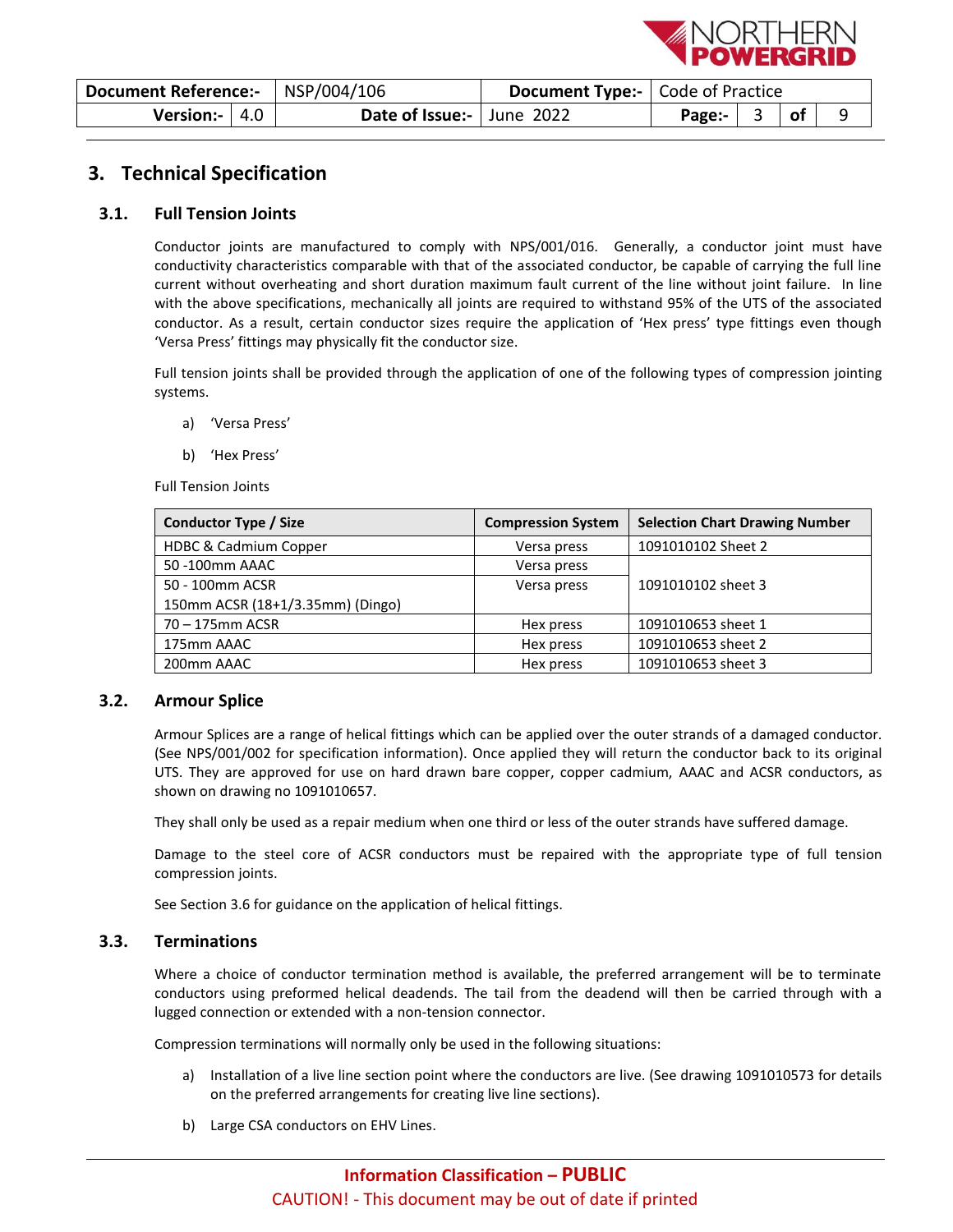

| Document Reference:-   NSP/004/106 |  | <b>Document Type:-</b>   Code of Practice |  |                           |  |  |  |
|------------------------------------|--|-------------------------------------------|--|---------------------------|--|--|--|
| Version:- $ 4.0 $                  |  | Date of Issue:- June 2022                 |  | Page:- $\vert 4 \vert$ of |  |  |  |

- c) ACSR conductors and HV Covered conductors.
- d) At jumpers positions in main line routes were a live line disconnect facility is unlikely to be required.

#### <span id="page-3-0"></span>**3.3.1. LV Line Terminations**

| Conductor Type / Size                           | <b>Type of Fitting</b> | <b>Selection Chart Drawing Number</b> |
|-------------------------------------------------|------------------------|---------------------------------------|
| <b>Main Lines</b>                               |                        |                                       |
| Open Wire Construction                          | <b>Helical Deadend</b> | 1091193155 sheet 1                    |
| ABC Conductor - Full Tension 2 Core & 4 Core    | Anchor Clamp           | 1000431410 sheet 1                    |
| <b>Services</b>                                 |                        |                                       |
| <b>Hybrid Concentric</b>                        | <b>Helical Deadend</b> | 1091193152 sheet1                     |
| ABC Conductor – Reduced Tension 2 Core & 4 Core | Anchor Clamp           | 1000431410 sheet 1                    |
| 16mm Open Wire Service Aerial (Historical)      | <b>Helical Deadend</b> | 1091193155 sheet 1                    |

#### <span id="page-3-1"></span>**3.3.2. HV Line (11 – 33kV) Terminations**

| <b>Conductor Type / Size</b>       | <b>Type of Fitting</b>      | <b>Selection Chart Drawing Number</b> |
|------------------------------------|-----------------------------|---------------------------------------|
| All conductor types (see CC below) | <b>Helical Deadend</b>      | 1091010425                            |
| . Or                               |                             |                                       |
| All Conductor Types (see CC below) | <b>Compression Dead End</b> | 1091010102 sheet 9                    |
| Covered Conductor                  | Compression dead end        | 1091010667 sheet 1                    |

#### <span id="page-3-2"></span>**3.3.3. EHV Wood Pole Line (33kV – 132kV) Terminations**

| <b>Conductor Type / Size</b>                            | <b>Type of Fitting</b>      | <b>Selection Chart</b> |
|---------------------------------------------------------|-----------------------------|------------------------|
|                                                         |                             | <b>Drawing Number</b>  |
| All conductor types                                     | <b>Helical Deadend</b>      | 1091010425             |
| Or                                                      |                             |                        |
| 100mm AAAC (Oak), 100mm HDBC, 125mm HDBC                | <b>Compression Dead End</b> | 1091010102 sheet 9     |
| 175mm AAAC (Elm), 200mm AAAC (Poplar)                   |                             | 1091010653 sheet 2     |
| 70mm ACSR (Horse), 150mm ACSR (Wolf), 175mm ACSR (Lynx) | <b>Compression Dead End</b> | 1091010653 sheet 1     |

#### <span id="page-3-3"></span>**3.3.4. Tower Line Terminations**

| <b>Conductor Type / Size</b>                            | <b>Type of Fitting</b>      | <b>Selection Chart</b> |
|---------------------------------------------------------|-----------------------------|------------------------|
|                                                         |                             | <b>Drawing Number</b>  |
| 100mm AAAC (Oak), 100mm HDBC, 125mm HDBC                | <b>Compression Dead End</b> | 1091010102 sheet 9     |
| 175mm AAAC (Elm), 200mm AAAC (Poplar)                   | Compression Dead End        | 1091010653 sheet 2, 3  |
| 70mm ACSR (Horse), 150mm ACSR (Wolf), 175mm ACSR (Lynx) | Compression Dead End        | 1091010653 sheet 1     |

#### <span id="page-3-4"></span>**3.3.5. Intermediate or Angle Binder/Ties**

Helical preformed fittings are essentially basically groups of conductive rods formed into a helix shape giving the appearance of a stretched spring. The inner diameter of the helix is slightly smaller than that of the conductor or stand to which the fitting will be applied giving the effect of a high gripping force without causing potentially damaging stress to the conductor or strand. Helical preformed fittings can also be used to attach stays to poles. See NPS/001/002 for specification details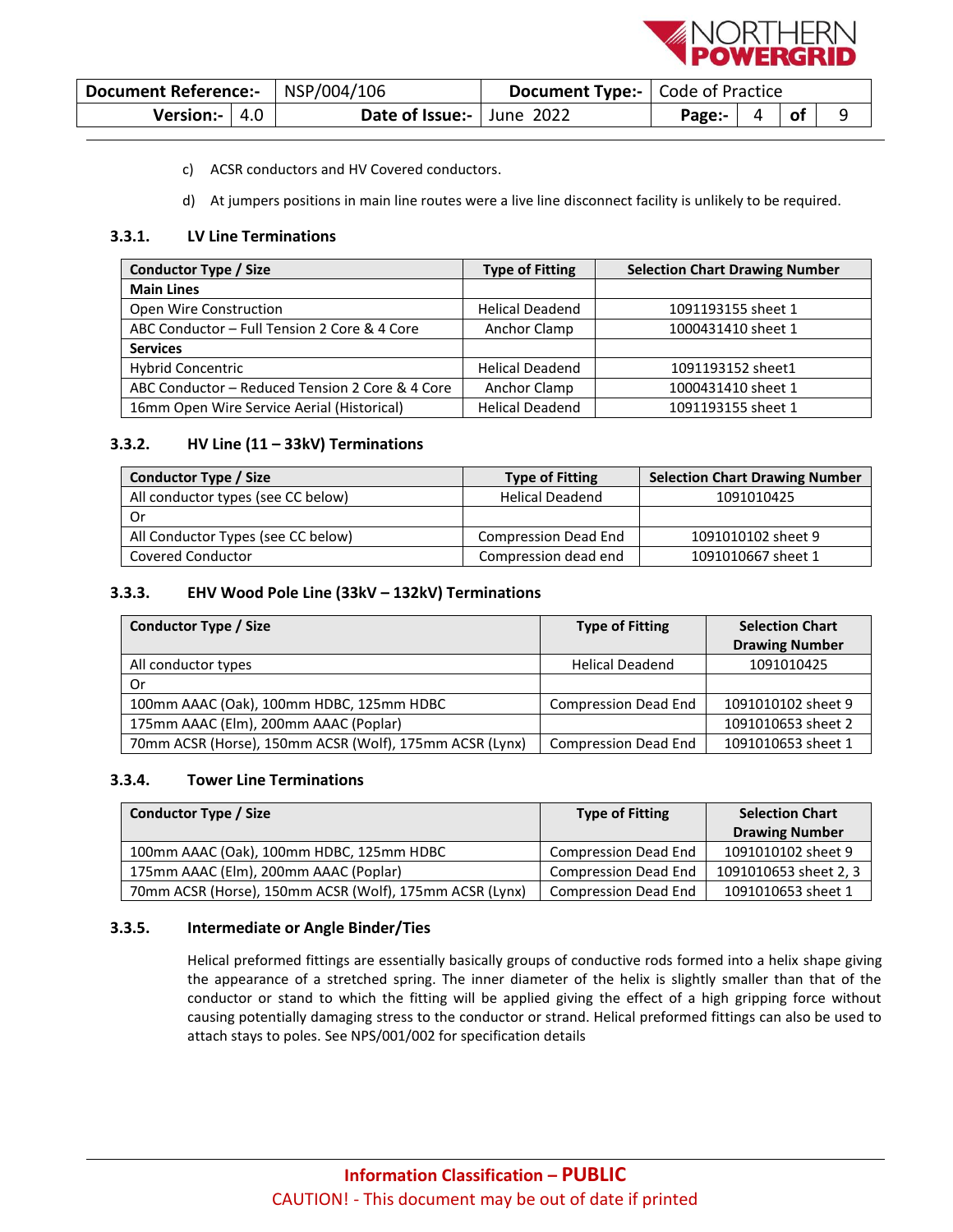

| Document Reference:-   NSP/004/106 |                           | <b>Document Type:-</b> Code of Practice                       |  |  |  |
|------------------------------------|---------------------------|---------------------------------------------------------------|--|--|--|
| Version:- $ 4.0 $                  | Date of Issue:- June 2022 | Page: $\begin{array}{ c c } \hline 5 & \hline \end{array}$ of |  |  |  |

#### <span id="page-4-0"></span>**3.3.6. LV Line Intermediate and Angle Fittings**

| Conductor Type / Size                           | <b>Type of Fitting</b>   | <b>Selection Chart</b><br><b>Drawing Number</b> |
|-------------------------------------------------|--------------------------|-------------------------------------------------|
| <b>Main Lines</b>                               |                          |                                                 |
| Open Wire Construction (intermediate/angle)     | <b>Helical Fitting</b>   | 1091193156 sheet 1                              |
| ABC Conductor - Full Tension 2 Core & 4 Core    | Roller suspension clamps | 1000431406 sheet 2                              |
| <b>Services Lines</b>                           |                          |                                                 |
| ABC Conductor – Reduced Tension 2 Core & 4 Core | Roller suspension clamps | 1000431406 sheet 2                              |

#### <span id="page-4-1"></span>**3.3.7. HV Line (11 – 33kV) Intermediate and Angle Fittings**

Selection of fittings:

For ease of identification of the strand or conductor range accommodated by an individual preformed fitting a colour code paint mark is applied to the fittings.

- a) Use top ties on all line types to secure conductors to pin insulators at in-line situations in normal environments.
- b) Use side ties on all line types to secure conductors to pin insulators at angle poles in both normal and high altitudes.
- c) Use double top ties to secure large conductor types to pin insulators at in-line situations in high altitude environments or where difficulty is encountered when securing large conductors e.g. down steep inclines.
- d) Use twin grip uplift ties to secure small conductor types to pin insulators where lines are constructed down steep inclines or where small levels of uplift exist in normal environments only.

| <b>Conductor Type / Size</b>                                    | <b>Type of Fitting</b>         | <b>Selection Chart</b> |
|-----------------------------------------------------------------|--------------------------------|------------------------|
|                                                                 |                                | <b>Drawing Number</b>  |
| (Intermediate Top Ties) - All conductor types including covered | <b>Helical Top Tie</b>         | 1091010660             |
| conductor                                                       |                                |                        |
| (Double Top Ties) - All conductor types excluding covered       | <b>Helical Double Top Ties</b> | <b>TBA</b>             |
| conductor                                                       |                                |                        |
| Twin grip Uplift Ties (Limited to lines with CSA of <= 50mm     | <b>Helical Uplift Tie</b>      | 1091010142             |
| AAAC or 32mm HDBC)                                              |                                |                        |
| Intermediate Ties - Covered conductor                           | <b>Helical Top Tie</b>         | 1091010660             |
|                                                                 |                                |                        |
| <b>Conductor Type / Size</b>                                    | <b>Type of Fitting</b>         | <b>Selection chart</b> |
|                                                                 |                                | drawing number         |
| (Angle Ties) – All conductor types including covered conductor  | <b>Helical Side Tie</b>        | 1091010662             |

Notes

- 1) Where ties are required pilot pin insulators, they shall be installed using the following types;
	- a) Straight jumpers 1091010660
	- b) Angled jumpers 1091010662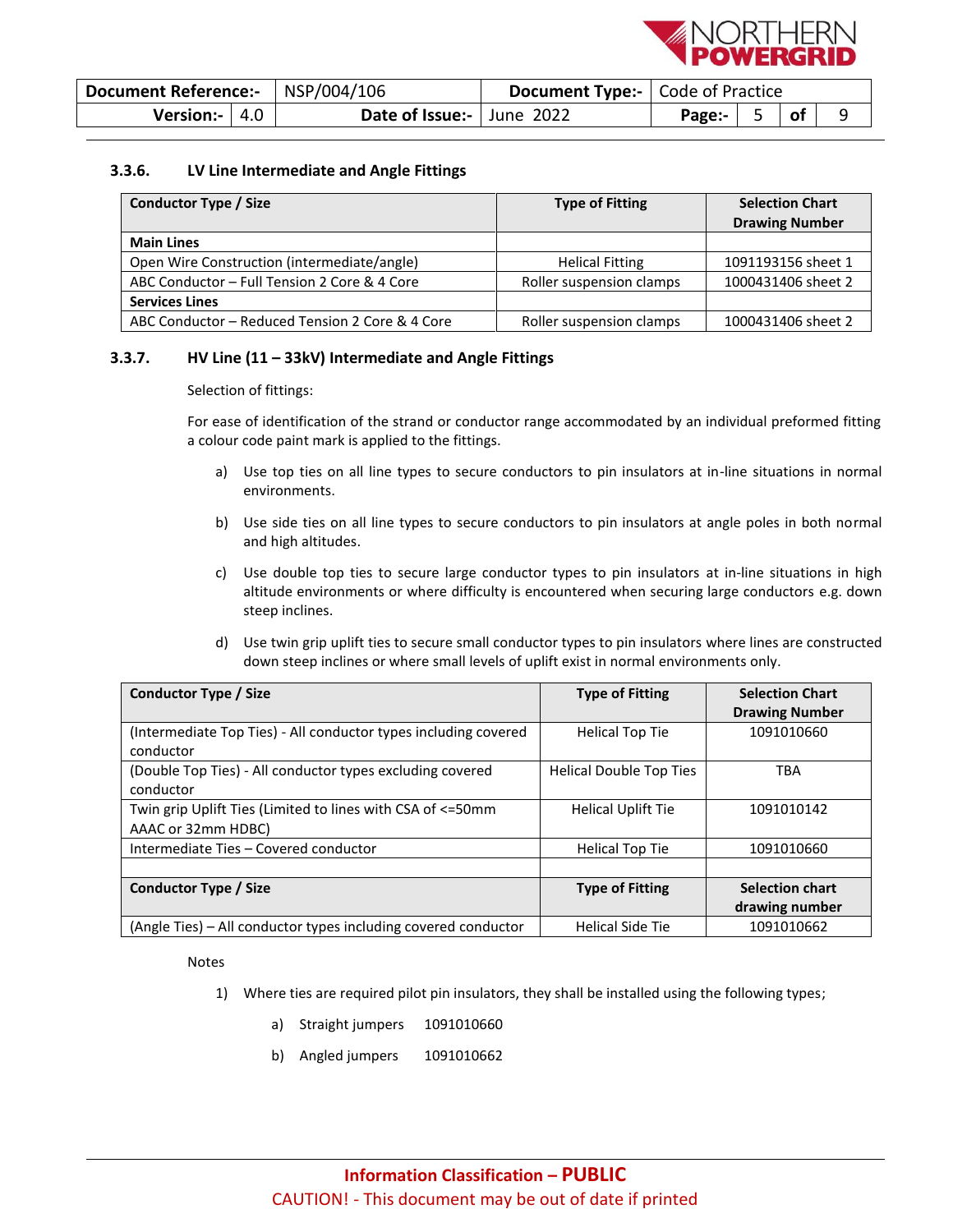

| Document Reference:-   NSP/004/106 |  |                           | <b>Document Type:-</b>   Code of Practice |                                                   |  |    |  |
|------------------------------------|--|---------------------------|-------------------------------------------|---------------------------------------------------|--|----|--|
| Version:- $ 4.0 $                  |  | Date of Issue:- June 2022 |                                           | Page: $\begin{array}{ c c } \hline \end{array}$ 6 |  | of |  |

#### <span id="page-5-0"></span>**3.3.8. EHV Wood Pole Line (33kV – 66kV) Intermediate and Angle Fittings**

| <b>Conductor Type / Size</b> | <b>Type of Fitting</b> | <b>Selection Chart</b><br><b>Drawing Number</b> |
|------------------------------|------------------------|-------------------------------------------------|
| All conductor types          | Helical Side Tie       | 1091010662                                      |

#### <span id="page-5-1"></span>**3.4. Helical Fittings for Stays**

See NSP/004/104 for further details on approved fittings types for terminating stays wire.

#### <span id="page-5-2"></span>**3.5. Application of Helical Fittings**

#### <span id="page-5-3"></span>**3.5.1. Application of Helical Fittings – General**

- Always ensure the correct fitting is used and applied in line with the manufacturer's instructions.
- All helical fittings are supplied with a weatherproof tag to identify the conductor and insulator range suitable for application.
- Additionally, all fittings are colour coded in line with ENA TS 43-15 (appendix D) and 43-91 (section 9.5) identifying the conductor and insulator range suitable for application.
- Dead-end termination fittings shall have the same direction of lay of the conductor or stay wire.
- Dead-end fittings shall not be used as tools e.g. come- along clamps or pulling grips.
- When applying preformed fittings, the starting point of application on dead ends and helical ties is easily determined by paint markings applied to the fittings at the beginning of the helix. However, the fitting should be applied before the minimum starting point where possible.
- Helical fitting must be fitted in their entirety before any tension is released onto the fitting. Failing to do so will result in the minimum failing load of the fitting being severely reduced.
- Helical fittings shall only be fitted a maximum of 3 times before they should be scrapped. As a key aspect of the fitting's performance grit is glued internally to the strands with any loss of this reducing the minimum failing load of the fitting.

#### <span id="page-5-4"></span>**3.5.2. Application of Helical Fittings - Covered Conductors**

- To overcome television interference caused by electrical discharges at the insulators, the XLPE or PVC covered conductor shall be wrapped with semi-conducting tape for 600mm each side of the insulator centre before binding in the conductor. Note the tie pads are not required in these circumstances. PVC covered conductor shall no longer be installed, however where it is retained the following additional info shall apply.
- At existing PVC insulated positions make sure that the distance between the insulator and the point where the PVC covering is terminated is not less than 5m.
- Where XLPE or PVC coverings are removed from the conductor, the ends of the conductor or the exposed part on XLPE covered lines shall be insulated to prevent longitudinal moisture ingress and ore restore the electrical properties of the insulation. This shall be achieved by the application of a 50% overlapped layer of self-amalgamating tape.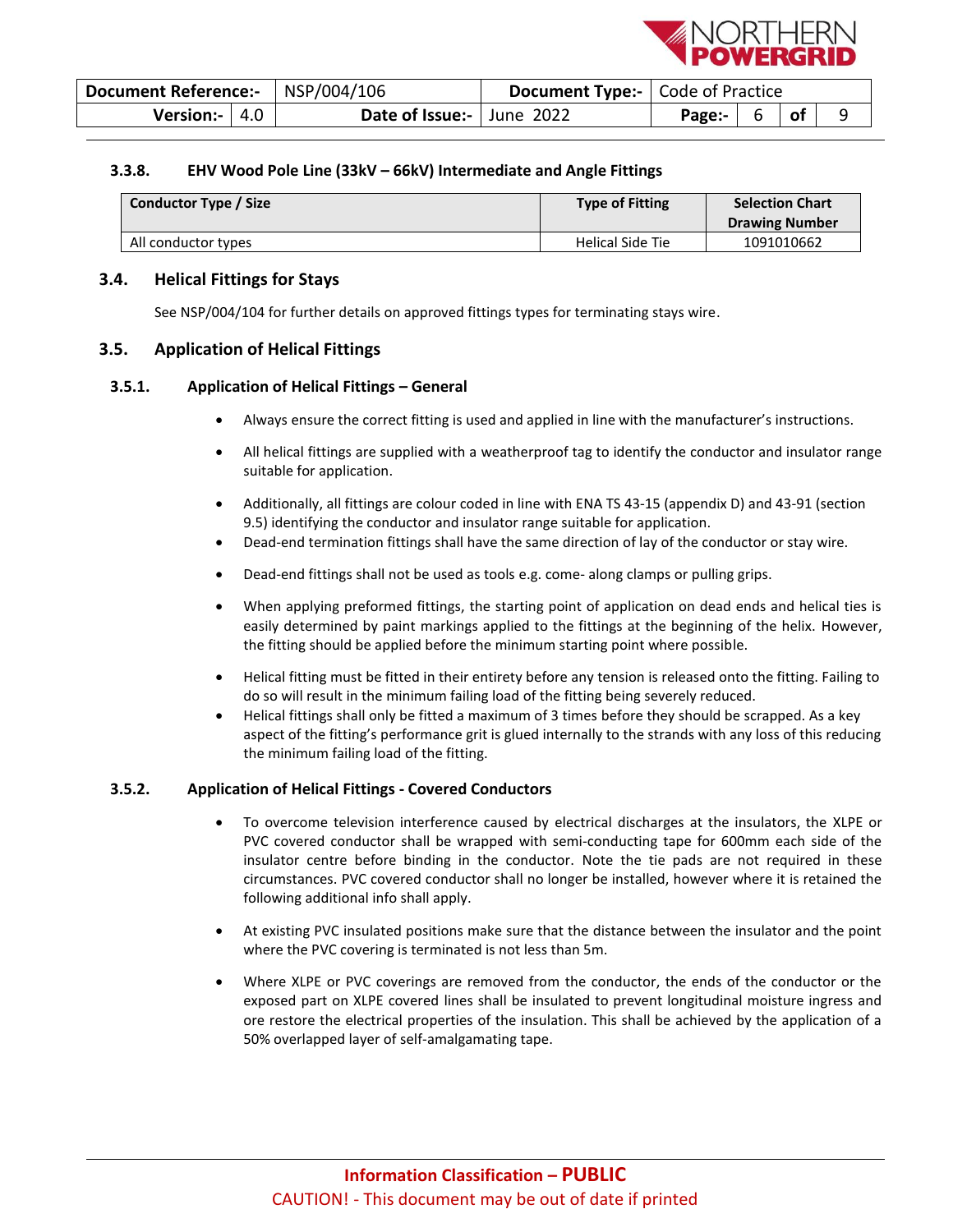

| Document Reference:-   NSP/004/106 |  |                           | <b>Document Type:-</b>   Code of Practice |        |  |    |  |
|------------------------------------|--|---------------------------|-------------------------------------------|--------|--|----|--|
| Version:- $ 4.0 $                  |  | Date of Issue:- June 2022 |                                           | Page:- |  | of |  |

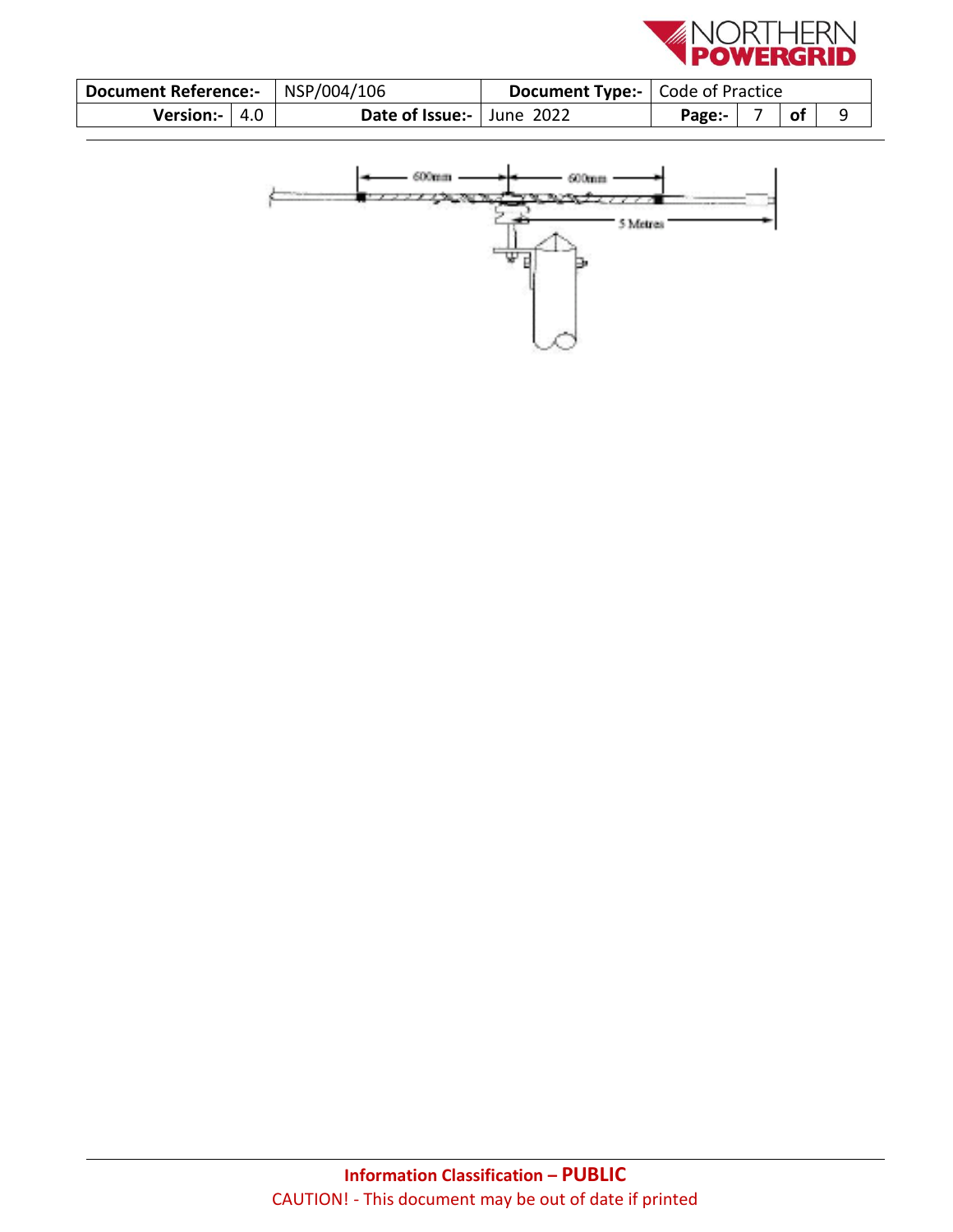

| Document Reference:-   NSP/004/106 |  |                           | <b>Document Type:-</b>   Code of Practice |                                   |  |  |  |
|------------------------------------|--|---------------------------|-------------------------------------------|-----------------------------------|--|--|--|
| Version:- $ 4.0 $                  |  | Date of Issue:- June 2022 |                                           | Page:- $\vert 8 \vert$ of $\vert$ |  |  |  |

## <span id="page-7-0"></span>**4. References**

The products described within this specification shall comply with all current versions of the relevant International Standards, British Standard Specifications and all relevant Energy Networks Association Technical Specifications (ENATS) current at the time of supply.

#### <span id="page-7-1"></span>**4.1. External Documentation**

| Reference      | Title                                                              |
|----------------|--------------------------------------------------------------------|
| LENA TS 43-15  | Insulator binds and equivalent helical fittings for overhead lines |
| l ENA TS 43-91 | Stay strands and stay fittings for overhead lines                  |

#### <span id="page-7-2"></span>**4.2. Internal Documentation**

| Reference   | Title                                                                                       |
|-------------|---------------------------------------------------------------------------------------------|
| NPS/001/002 | <b>Technical Specification for Helical Products</b>                                         |
| NPS/001/016 | Technical Specification for Compression and Mechanical Fittings for Overhead Lines          |
| NSP/004/030 | Specification for the Construction and Refurbishment of 33-132kV Steel Tower Lines          |
| NSP/004/045 | Code of Practice for EHV Wood Pole Lines operating up to 132kV with span lengths up to 220m |
| NSP/004/104 | (OHI 4) Guidance on the Types and Installation Requirements for Stays                       |
| NSP/004/107 | (OHI 7) Guidance on the selection of conductor jumpers and non-tension connections          |

#### <span id="page-7-3"></span>**4.3. Amendments to Previous Version**

| Reference                                               | <b>Description</b>                                                           |
|---------------------------------------------------------|------------------------------------------------------------------------------|
| 3.3.4 Tower Line Fittings                               | Table added                                                                  |
| 3.5 Application of Helical Fittings                     | Additional application guidance added                                        |
| 3.6 Guidance on the Application<br>of Helical Fittings. | Section added                                                                |
| 4.1 External Documentation                              | Reference to two additional documents added (also referenced in Section 3.6) |
| 4.2 Internal Documentation                              | Reference to two additional documents added (also referenced in Section 2)   |

## <span id="page-7-4"></span>**5. Definitions**

| Torm<br><b>CHI</b> |  |
|--------------------|--|
| $\sim$<br>11C      |  |